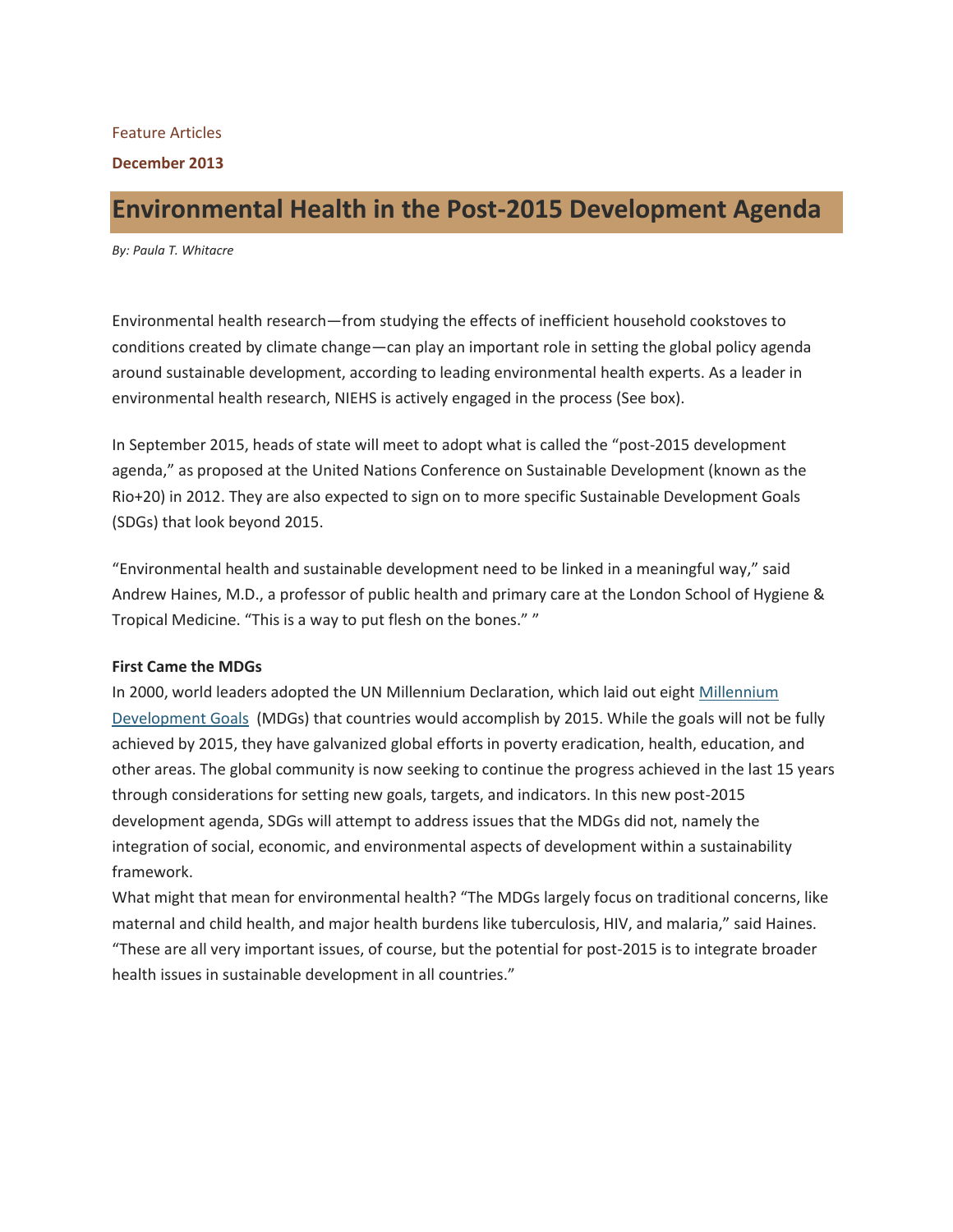**Preparing for the Development** Agenda beyond 2015



*(Photo courtesy of United Nations)*

## **Sustainable Development and Environmental Health**

Sustainable development is frequently defined as development that meets the needs of present generations without compromising the ability of future generations to meet their own needs. The world's present population of 7 billion is expected to increase to 9 billion by 2050. According to a 2006 analysis conducted by the World Health Organization, 24 percent of the world's burden of disease—the figure is higher in the poorest countries of the world—is attributable to modifiable environmental factors. The most recent *Global Burden of Disease*report showed that indoor and ambient air pollution were jointly responsible for over 6 million deaths every year. "There is a driving need to create goals and indicators that guide the sustainable development agenda towards investments that address both environmental and health problems," noted John Balbus, M.D., M.P.H. NIEHS Senior Advisor for Public Health.



Country Profiles of Environmental Burden of Disease *(Photo courtesy of World Health Organization)*

## **Preparing for the SDGs**

The United Nations has set up many ways to gather input from technical experts, civil society representatives, and other stakeholders to draft the SDGs.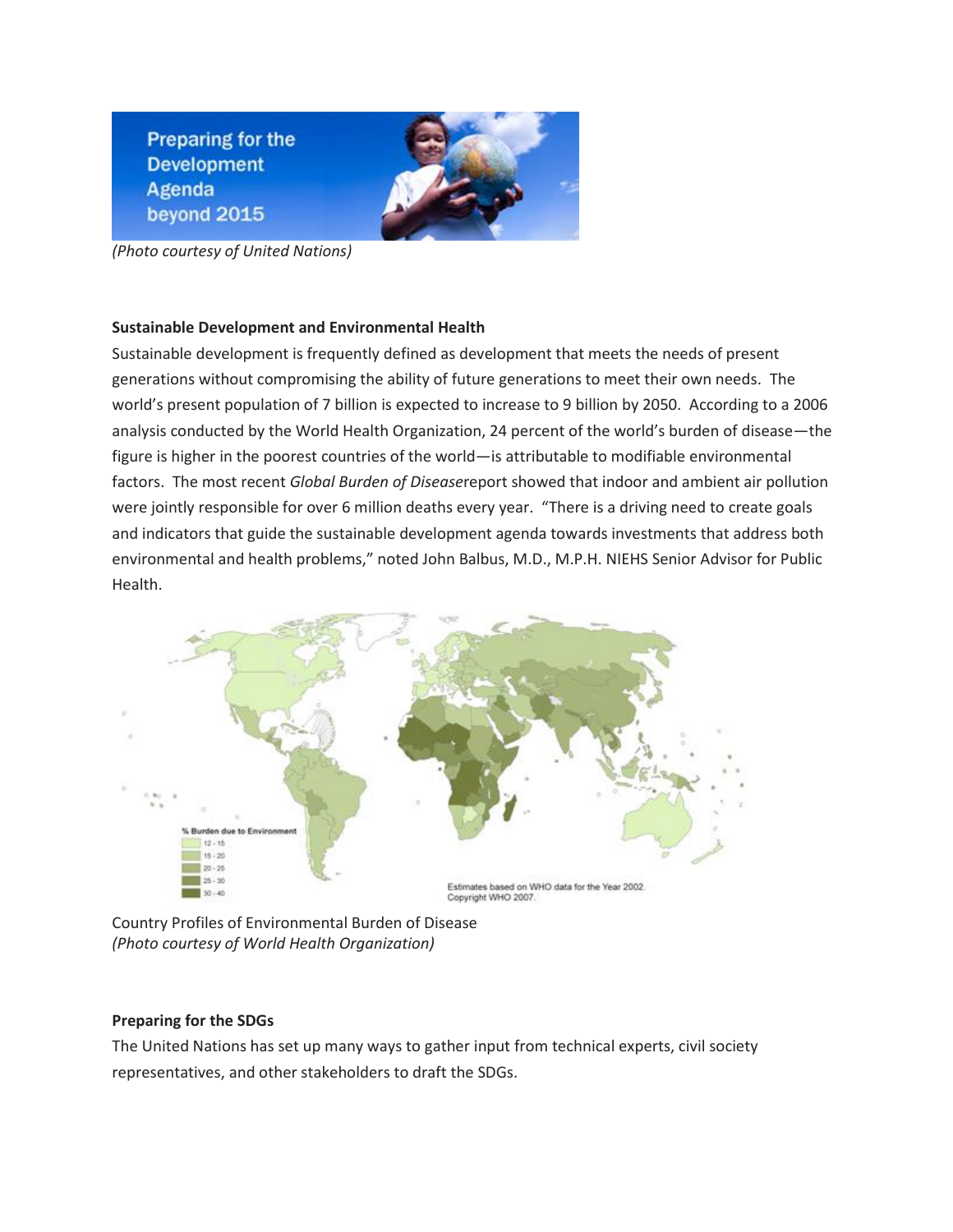These efforts include *[A New Global Partnership: Eradicate Poverty and Transform Economies through](http://www.post2015hlp.org/wp-content/uploads/2013/05/UN-Report.pdf)  [Sustainable Development](http://www.post2015hlp.org/wp-content/uploads/2013/05/UN-Report.pdf)* , the report of a high-level panel convened by UN Secretary General Ban Kimoon. The panel provided what it termed illustrative, rather than prescriptive, SDG goals and national targets, and called for five transformational shifts to achieve them:

- Leave no one behind
- Put sustainable development at the core
- Transform economies for jobs and inclusive growth
- Build peace and effective, open, and accountable transformations for all
- Forge a new global partnership.

At a series of Open Working Sessions, participants are now delving into the specifics. "The Open Working Sessions are very important in developing the details," noted Haines. Information on the sessions, which began in March 2013 and run through February 2014, is on the [SDG portal](http://sustainabledevelopment.un.org/index.php?menu=1561) . Within the UN system, the World Health Organization has two groups focused on the post-2015 agenda. "One group is focused on health systems and health information," said Carlos Dora, coordinator of the WHO Public Health and Environment Department. "The responsibility of our group is to include health indicators in other sustainable development goals."

Among other resources, the department will draw on an expert consultation held in partnership with NIEHS in 2012. "That meeting went very well," said Dora. "We looked at areas discussed at Rio +20 and came up with an articulation of what the health connections are."

### **Translating Research Into Policy**

As evidence of the harm to health and well being from widespread environmental degradation and global climate change grows, decision makers want to ensure that economic development is achieved in a sustainable way. Substantial health-related economic benefits gained from climate mitigation and sustainable policies related to energy, transportation, agriculture, and food consumption highlight the need for intersectoral approaches to achieving health benefits by addressing environmental health problems.

"The interconnectedness of the environment, economic, and social development with human health requires systems thinking rather than more narrow, focused development programs and goals," according to Balbus. "Health indicators can play a critical role in tracking the success of targets and goals in other sectors."

Dora urged environmental health researchers to share their knowledge in the development of the SDGs. "It's very important to have the depth and scientific rigor of environmental health research," said Dora. "The environmental health field needs to make connections with other sectors, such as energy and transportation. We need to understand the wider socioeconomic and political environment, so we can use our understanding to inform policy."